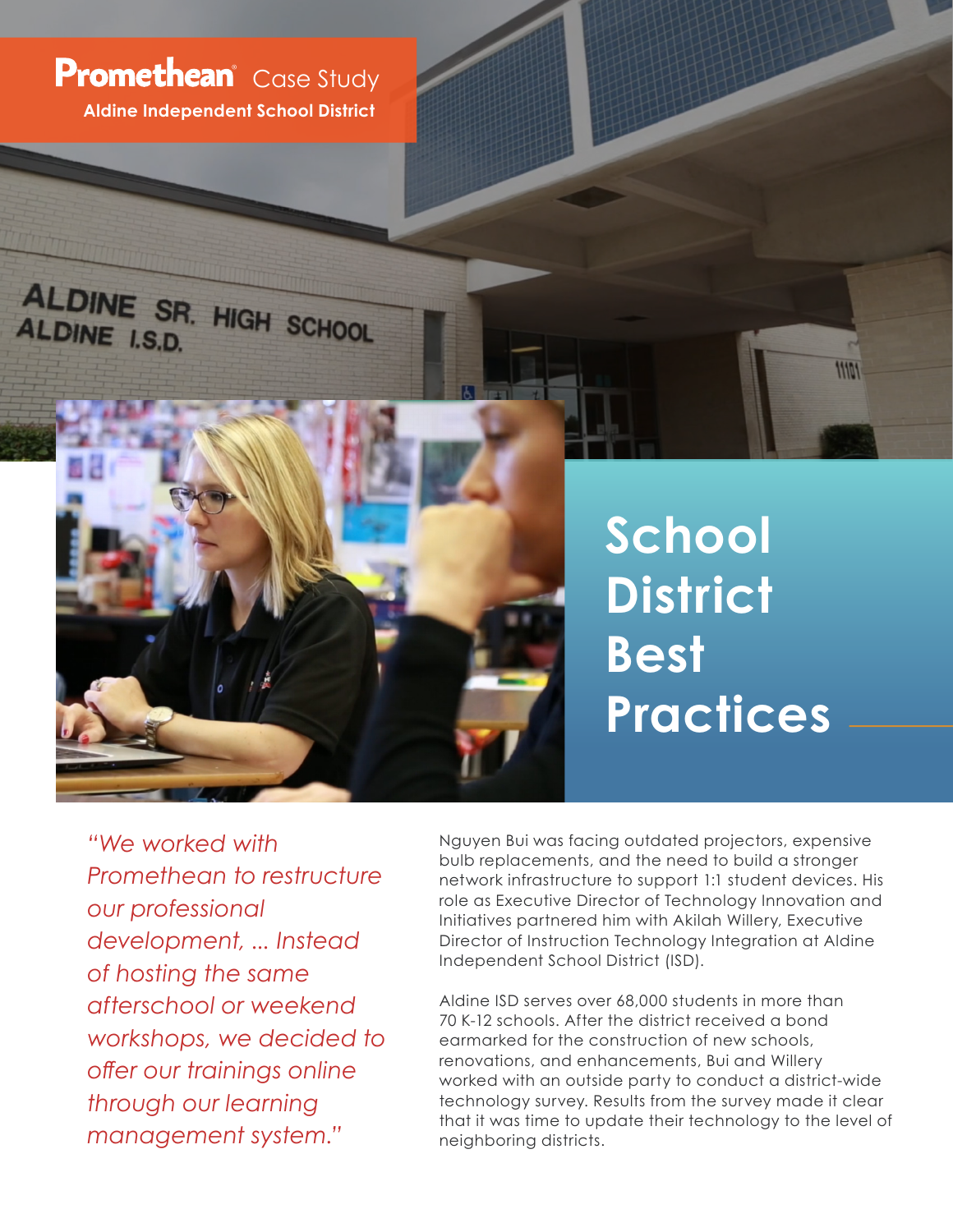## **Transforming Classroom Technology and Curriculum**

There was no district-wide standard at the time of the recommendation, and Aldine ISD used a mixture of projectors and TVs. "Projectors are very expensive to maintain and sometimes teachers had to turn off the lights to make it easier for students to view images," said Bui.

The district understood that they would need to conduct extensive research to ensure that this update was done correctly. "We traveled to conferences and made connections with districts across the country," said Willery. "We were also questioning whether a 1:1 environment was right for us. It was the attractive option for us in terms of how easy it would be to secure funding for the initiative, but we were still questioning if it would result in true innovation in instruction, such as personalized, student-centered lessons. We wanted to ensure that it would truly make an impact for our teachers rather than just substituting one tool for another."

For the district to move forward with a 1:1 initiative, they needed to create an environment that supported digital learning. "Devices would have been rendered useless without a rich digital foundation," said Bui. "Also, our teachers needed to be exposed to and trained on new instructional methodologies and pedagogy."



**The district's technology leaders created a fiveyear plan that aligned with Aldine ISD's \$798 million bond to renovate and enhance the district's classrooms to meet its growth needs. The fiveyear plan focused on five key areas:**

**1.** Hardware and Infrastructure: Providing access to new technology and strengthen the network to support a 1:1 initiative.

**2.** Digital Content & Curriculum Resources: Enabling access to high-quality digital content and curriculum that are interactive, easily customizable based on student and teacher needs, and available 24/7.

**3.** Professional Development: Offering professional development through multiple means, such as workshops, after-school webinars, webcasts, and hosting Aldine's annual Technology and Curriculum Conference of Aldine (TCCA).

**4.** Curriculum and Integration (C&I) Innovation Coaches: Transforming Instructional Technology Specialists into Technology Innovation Coaches that focus on integrating curriculum into new technology.

**5.** Innovate Academy: Partnering with a principal and teacher from each school to help other teachers understand the benefits of digital learning and eventually adopt new classroom technology.